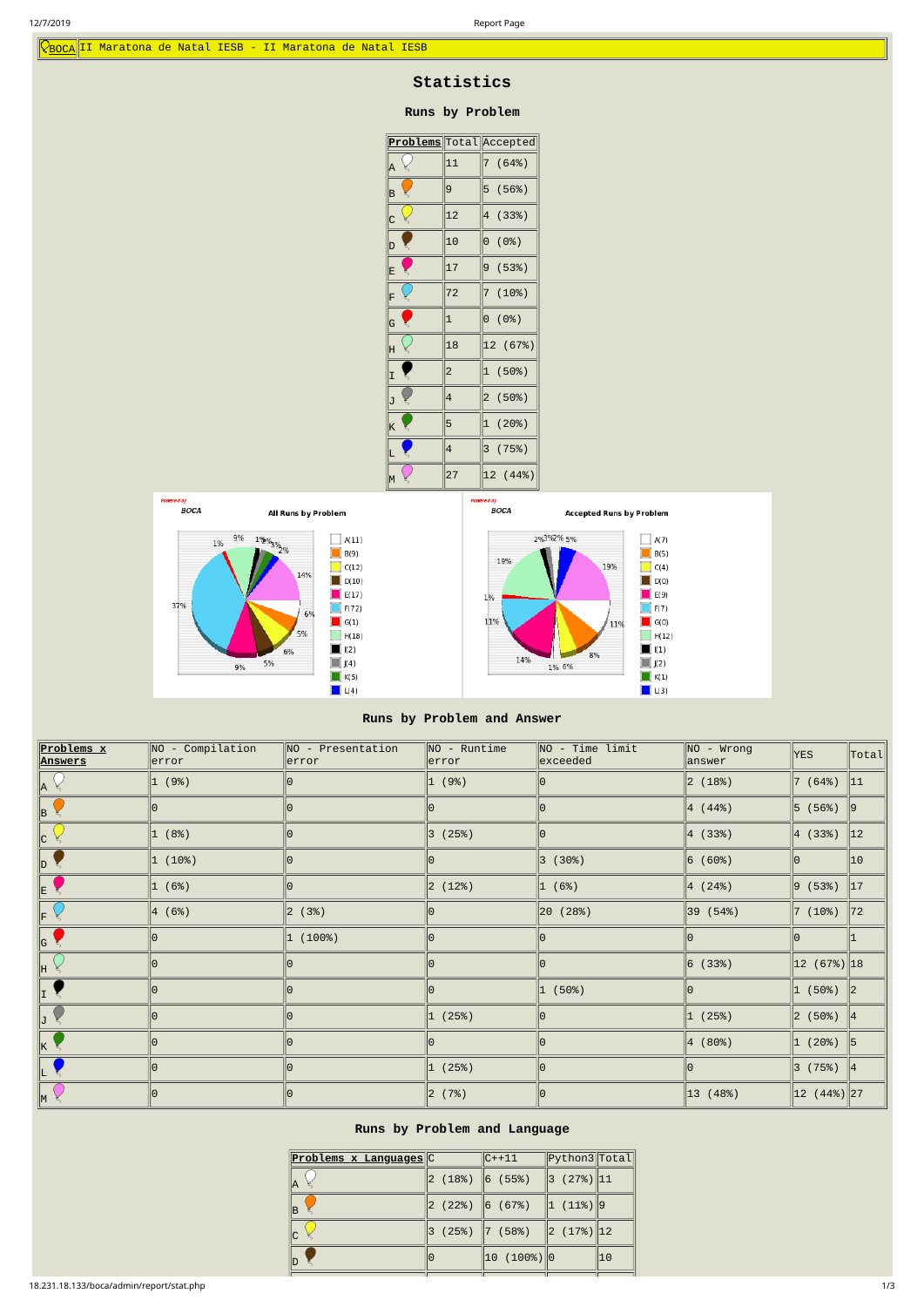| 12/7/2019 |  | Page<br>Renort<br>____ |
|-----------|--|------------------------|
|           |  |                        |

| E. |                                                  | $\begin{array}{ c c c c c c c c } \hline 8 & (47\%) & 7 & (41\%) & 2 & (12\%) & 17 \hline \end{array}$ |                       |                |
|----|--------------------------------------------------|--------------------------------------------------------------------------------------------------------|-----------------------|----------------|
| F  |                                                  | $ 34 \t(47\%) 31 \t(43\%) 7 \t(10\%) 72$                                                               |                       |                |
| G  | 0                                                | 1(100%)                                                                                                | 10                    |                |
| lΗ | $ 8 \; (44%)$                                    | $\ 7\ $ (39%)                                                                                          | $\ 3(17\%)$ 18        |                |
| I  | 0                                                | 2(100%)                                                                                                | ∥Θ                    | $\overline{2}$ |
| J  | 0                                                | $ 2 \; (50\%)$                                                                                         | $\ 2\ $ (50%) $\ 4\ $ |                |
| ΙK | 0                                                | 5(100%)                                                                                                | ∥Θ                    | 5              |
|    | 0                                                | $ 3 \; (75%)$                                                                                          | 1 (25%) 4             |                |
| M  | $\begin{vmatrix} 13 & (48\%)\end{vmatrix}$ (26%) |                                                                                                        | $\ 7 \ (26\%) \ 27$   |                |

#### **Runs by Language**

| <b>Languages Total Accepted</b> |    |       |
|---------------------------------|----|-------|
|                                 | 70 | (13%) |
| $C++11$                         |    | 44%   |
| Python3                         | 28 | 46%   |



36%





## **Runs by Language and Answer**

| <u> Languages x</u> | Compilation<br><b>INO</b> | <b>INO</b><br>Presentation | INO.<br>Runtime | NO<br>limit<br>Time | $\parallel$ NO<br>- Wrong     | <b>YES</b>          | <b>Total</b>   |
|---------------------|---------------------------|----------------------------|-----------------|---------------------|-------------------------------|---------------------|----------------|
| <u>  Answers</u>    | llerror                   | lerror                     | llerror         | <b>llexceeded</b>   | $\mathbin{\textsf{I}}$ answer |                     |                |
| ∥C                  | (6%)                      | (1%)                       | (7%)            | (7%)<br>IЬ          | (66%)<br>146                  | (13%)<br>19         | $\parallel$ 70 |
| $ C++11 $           | $4\%$                     | (1% )                      | (1%)            | (17%)<br> 16        | (33%)<br>$\vert$ 31           | (44%)  94<br> 41    |                |
| Python3             |                           | (4%)                       | (14%)           | (14%)<br>14         | (21%)                         | $(46%)$   28<br> 13 |                |

## **Runs by Answer**



## **Runs by User and Problem**

| Users x<br><u>Problems</u>                                 | lA.                                          | B                     | lc.                              | $\mathsf{ID}^-$                                             | E.           | IF.                    | G                                             | IH.            |               |                           | $\mathsf{k}$ $\zeta$                                                     |                |                         |                | $\ $ Total $\ $ Accepted $\ $ |
|------------------------------------------------------------|----------------------------------------------|-----------------------|----------------------------------|-------------------------------------------------------------|--------------|------------------------|-----------------------------------------------|----------------|---------------|---------------------------|--------------------------------------------------------------------------|----------------|-------------------------|----------------|-------------------------------|
| [UnB/FGA] Noel  <mark> </mark><br>$ e \rangle$ suas hienas |                                              |                       | $(11\%)$ 1 $(11\%)$ 1 $(11\%)$ 0 |                                                             |              | $(11\%)$ $ 1 (11\%) 0$ |                                               | $\ 1(11\%)$ 0  |               | $ 1(11\%) 0$              |                                                                          | 11.            | $(11\%)$ $(11\%)$  9    |                | (100%)<br>$ 9\rangle$         |
| [UnB/FGA]<br>∥Quero panetone∥                              | (6%)                                         | $\ 2(12\%)\ 0$        |                                  | 10                                                          |              | $14(82%)$ 0            |                                               | 10             |               | 10                        |                                                                          |                |                         | 17             |                               |
| $[$ UnB/CIC]<br>∥Christmas<br>∥Segtree                     | $ 1 (4\%)  1 ($                              | (4%)                  | $\ 2\ (9\%)$                     | $\left 10\right\rangle (43\%)$ $\left 1\right\rangle (4\%)$ |              | $ 1(4\%)$              | $\begin{vmatrix} 1 & (4\%)\end{vmatrix}$ (4%) |                | $\ 1(4\%)\ 0$ |                           | (9%)<br>12.                                                              | $\ 1\ (4\%)\ $ | $\vert 1 \rangle (4\%)$ | $\parallel$ 23 | $\ 10$ (43%)                  |
| [UnB/CIC]<br>Noobzada                                      |                                              |                       |                                  |                                                             |              | 6(67%)                 | $\mathsf{II}\Theta$                           | $\ 1(11\%)\ 0$ |               | 0                         | $\ 1(11\%)\ 0$                                                           |                | $\ 1(11\%) \ $ 9        |                | (22%)<br>$ 2\rangle$          |
| ∥[UnB/CIC] Água∥<br>pedra tanto<br>dura até q<br>∥mole     |                                              | $(10\%)$ 2 $(20\%)$ 0 |                                  | 10                                                          |              | (20%) 3 (30%)          | -∥⊙                                           | $(10%)$ 0      |               | 10                        | l0.                                                                      |                | $ 1(10\%)$              | $\parallel$ 10 | (70%)                         |
| $[$ UnB/CIC]<br>Garotas de<br>∥Programa                    | $\left 2\right $ (13%) $\left 1\right $ (6%) |                       | $\ 4(25\%)\ 0$                   |                                                             | (6%)<br>ll 1 | $\ 4(25\%)$            | 10                                            | 2(13%) 0       |               | 10                        |                                                                          |                | 2(13%)                  | $\vert$ 16     | (25%)<br>$ 4\rangle$          |
| $[\texttt{IFB}]$<br>∥Despedida do<br> Rafa                 | (8%)                                         | (8%)<br><b>11.</b>    | (8%)<br>$\parallel$ 1            | $\parallel$ 0                                               | (8%)         | $\ 2\  (15\%)$         | - 10                                          | 1 (8%)         |               | $\ 1\  (8\%) \ 1\  (8\%)$ | $\left 2\right  \left(15\%\right)\left 1\right  \left(8\%\right)\right $ |                | $\ 1\ $ (8%)            | $\parallel$ 13 | (69%)<br>$ 9\rangle$          |